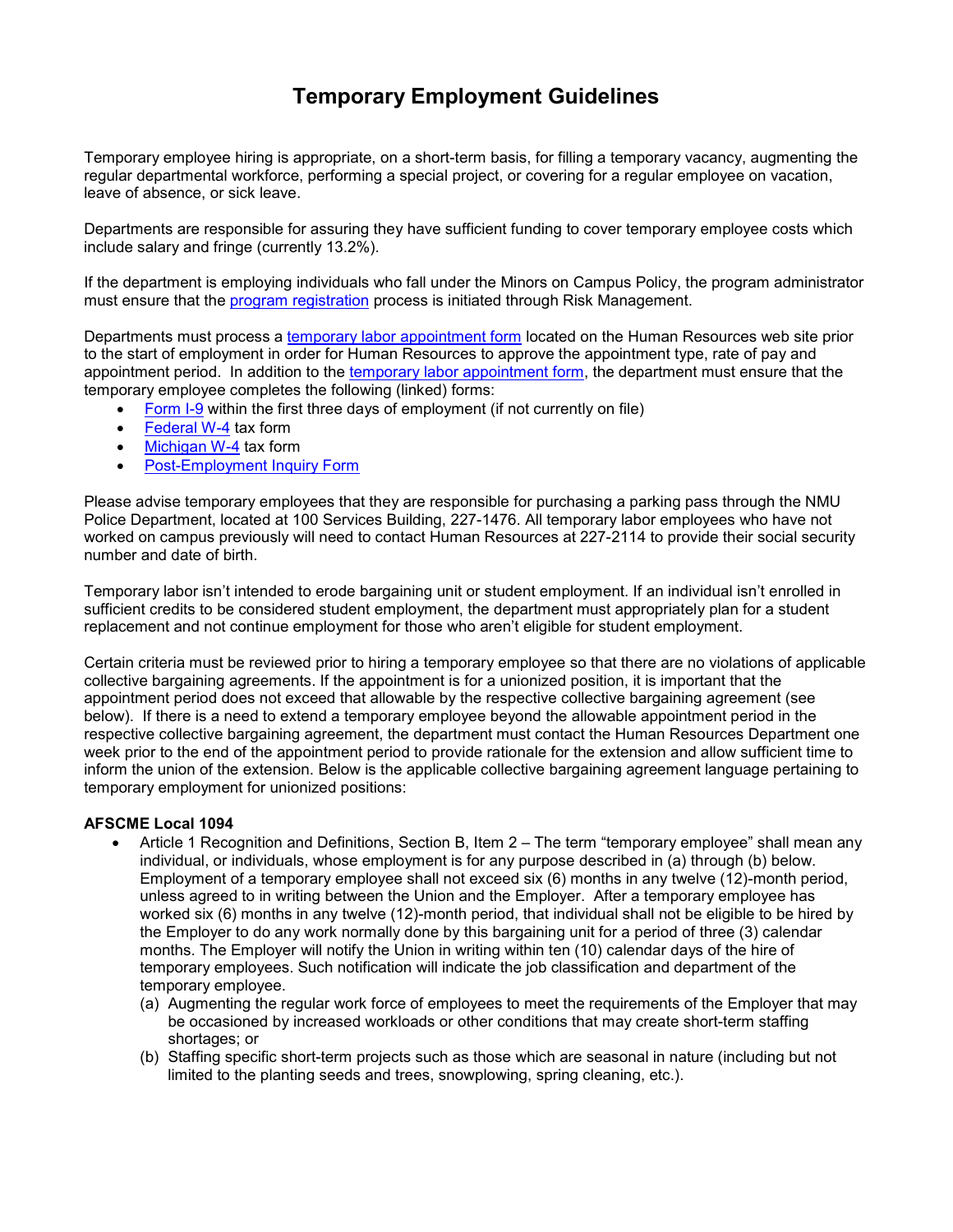- Article 1, Section B, Item 3 The term "substitute employee" shall mean any individual or individuals whose employment is for the purpose of relieving employees who are absent due to reasons such as sickness or injury, leave of absence, or vacation.
- Article 10 Seniority and Loss of Seniority, Section B, Item 1- There shall be no seniority or rights of recall for persons who are employed for specific temporary jobs lasting six (6) months or less. The Employer shall have the exclusive right to transfer these persons to other specific temporary jobs or sever them from employment during this period. However, if any of these persons are transferred to a regular job other than temporary within the bargaining unit within a six (6)-month period, they will be entered on the seniority list as of the latest date of hire.
- Article 10, Section B, Item 2- With the exception of Item 1 above, the Union shall represent temporary employees for the purposes of collective bargaining in respect to rates of pay, wages, hours of employment, and other conditions of employment, except discharged or disciplined employees for other than Union activity. The probationary period in respect to wages only for temporary employees shall be one hundred and eighty (180) calendar days of continuous employment. Fringe benefits for temporary employees is limited to holiday pay only, provided that the employee has been on the payroll for two (2) consecutive pay periods and has worked at least twenty (20) days immediately preceding the holiday. Payroll deductions for union dues shall be made for those temporary employees who are on the payroll for two (2) consecutive pay periods and have worked at least fifteen (15) days during the two (2) consecutive pay periods. Such a deduction shall be dependent upon the Employer's receipt of a Union Dues Authorization Form.
- Article 15 Sickness, Dependent Care and Injury Pay, Section A Sick Leave Temporary employees as defined in Article 1 will not quality for sick leave benefits.
- Article 16 Holidays, Section D There will be no seasonal bonus day pay for temporary employees. Temporary employees will not qualify for holiday benefits except as provided for in Article 10, Section B, Item 2 (see above).

## **UAW Local 1950 (TOP)**

- Article 1 General Provisions, Section 1.6 Temporary Employees The Employer and the Union agree that it may become necessary to hire temporary employees on a full- or part-time basis. The determination that such action is necessary shall rest in the independent judgment and complete discretion of the Employer. However, it is recognized that it is not the intent of the Employer to use temporary employees for the purpose of eroding the bargaining unit.
- Article 1, Section 1.6.1 Definition The term "temporary employee" shall mean any individual or individuals whose employment is limited in duration to not more than four (4) consecutive full-time months and is established for:
	- (a) a specific project,
	- (b) the purpose of relieving employees who are absent due to sickness or injury, leave of absence, or vacation, or,
	- (c) augmenting the regular work force of employees to meet the requirements of the Employer that may be occasioned by increased workloads or other conditions that may create short term staffing shortages.
- Article 1, Section 1.6.2 In the event that a vacated position is filled by a temporary employee, the Employer will make a concerted effort to provide the chief steward with the name of the person assigned, starting date, department, previous incumbent, job assignment, and which subsection of 1.6.1 (a-c) applies. If conditions warrant continued employment in a bargaining unit position beyond four (4) months, the position will be posted in accordance with Section 11.3. The four (4)-month period may be extended by mutual agreement between the Union and the Employer.
- Article 10 Fringe Benefits, Section 10.1 Holidays and Seasonal Bonus Days, 10.1.8 Temporary employees as defined in Article 1 will not qualify for any of these benefits, e.g., holiday pay or seasonal bonus day pay.

## **UAW Local 2178 (AP)**

• Article 15 Temporary Employees, Section 15.1 Temporary Employees - The Employer and the Union agree that it may become necessary to recall laid off employees to a temporary assignment or to hire temporary employees on a full- or part-time basis. The determination that such action is necessary shall rest in the independent judgment and complete discretion of the Employer. However, it is recognized that it is not the intent of the Employer to use temporary employees for the purpose of eroding the bargaining unit.